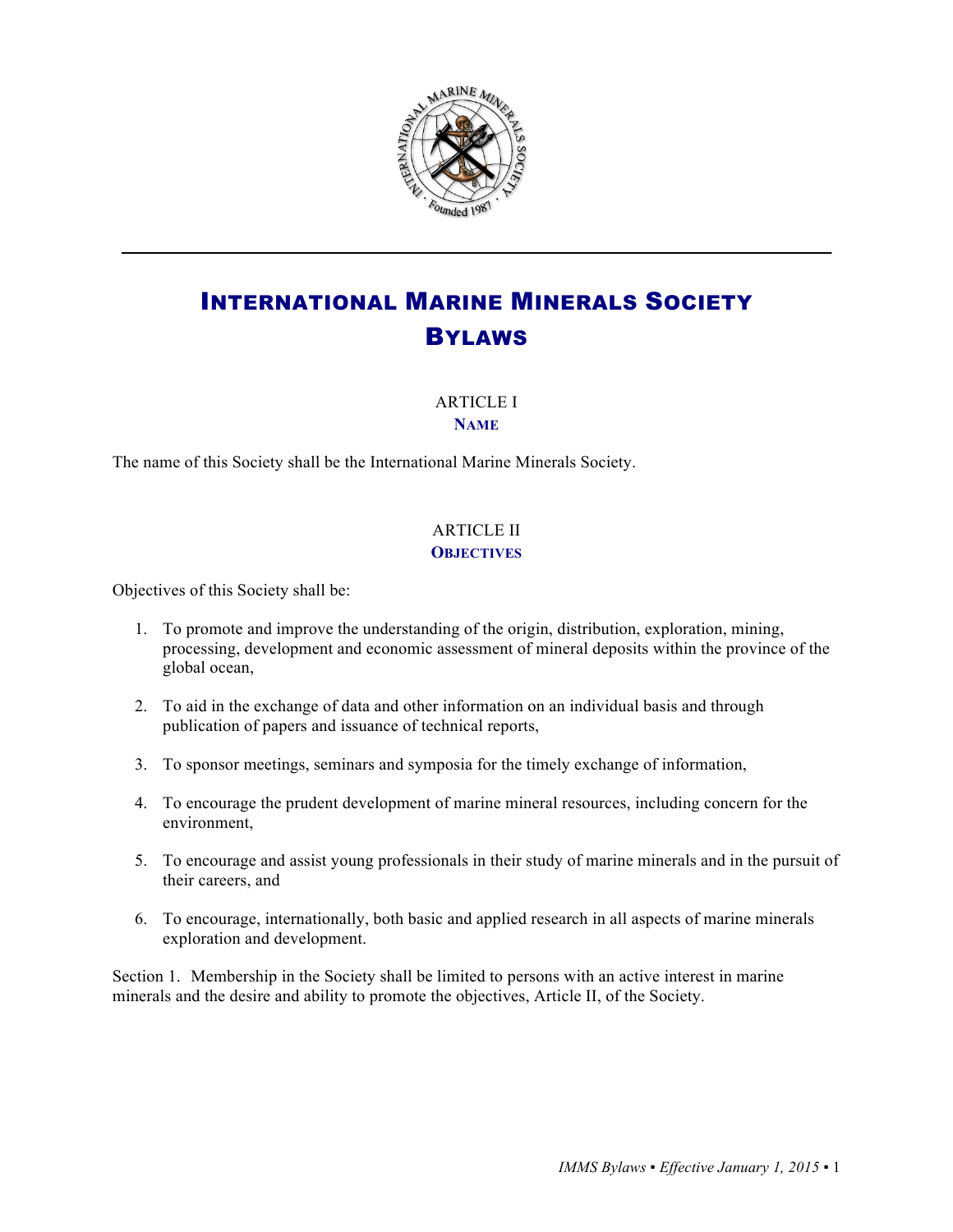#### ARTICLE III **MEMBERS**

Section 3. The initiation fee and annual dues shall be specified by the Treasurer with the approval by majority vote of the Executive Board. All assessments will be payable in advance of or before October 31 of each year. The Treasurer shall notify members at least 60 days prior to membership renewal. Those whose dues are not paid within 120 days after October 31, shall be automatically dropped from membership.

Section 4. Any member desiring to resign from the Society shall submit his resignation in writing to the Secretary, who shall present it to the Treasurer for action.

Section 5. Upon the signed recommendation of one member, seconded by another member, and by a three-fourths vote by ballot at the annual meeting, honorary life membership may be conferred upon those who shall have rendered notable service to the Society. An honorary member shall have none of the obligations of membership in the Society, but shall be entitled to all of the privileges except those of making motions, of voting, and of holding office.

#### ARTICLE IV **OFFICERS**

Section 1. The Officers of the Society shall be a President, a President Elect, a Past President, a Past Past-President, a Secretary, a Treasurer, and four Directors. These ten Officers shall constitute the Executive Board of the Society and shall perform the duties prescribed by these bylaws and by the parliamentary authority adopted by the Society. Former Past Presidents shall serve as ex-officio members of the Board.

Section 2. A Nominating Committee of up to five members shall be appointed by the President with the confirmation by vote of the majority of the Executive Board. It shall be the duty of this committee to nominate candidates for the offices to be filled at the annual meeting. The Nominating Committee shall provide a list of candidates for Officers and Directors to the Secretary for distribution to the membership at least 30 days prior to the annual meeting. Additional nominations shall be permitted on a written basis. Members shall vote for the newly elected Officers and Directors to be installed at the start of the new calendar year.

Section 3. Election practices for the executive board vary for specific positions. The Treasurer shall be elected indefinitely until a successor is elected or the bylaws are amended. The Secretary and Directors shall be elected by ballot to serve for four years or until their successors are elected. All term**s** of office shall begin at the start of the new calendar year. Elections will be on a biannual basis with the President Elect, Secretary, and one Director being elected one year and the President Elect and two Directors being elected two years thence. At the second annual meeting of the Society after his or her election, or after three years in office (whichever comes first), the President Elect shall assume the Office of President and the President shall assume the Office of Past President. In this manner, the President Elect will serve two years, will then assume the Office of President for two years, and finally serve as Past President for two years. In addition, the Past Past-President will continue to serve for two years. This prescription will assure continuity of the Society's program and internal affairs. If an Officer whose term is in progress wishes to be considered for another office, he must resign from the position that he is immediately holding.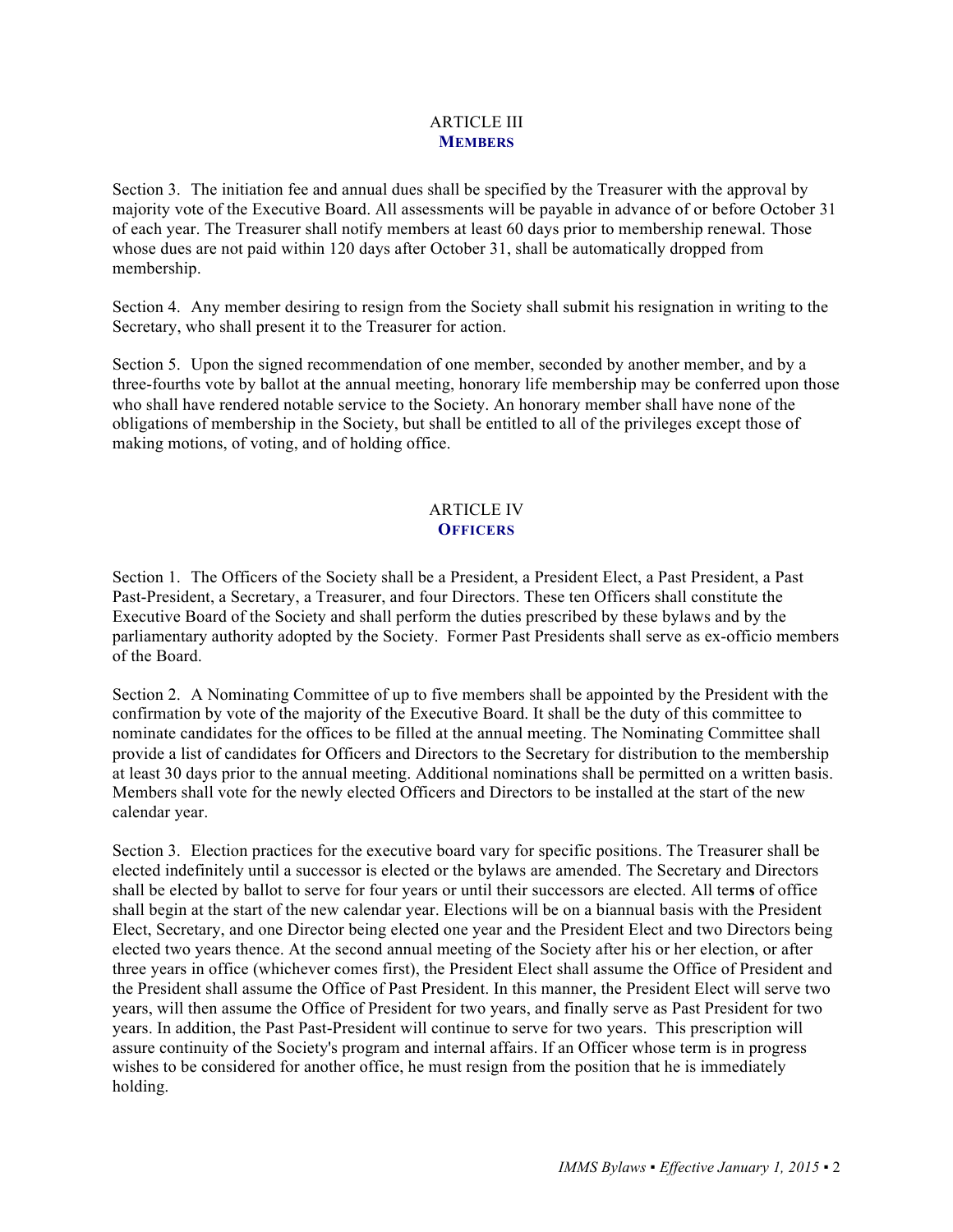Section 4. No member, with the exception of the President who may also serve as President Elect, shall be elected to more than one office at a time, and no member shall be eligible to serve more than three consecutive terms in the same office. However, an elected office holder may be appointed to serve concurrently as a committee member.

Section 5. Duties of Officers are outlined as under:

- 1. President: The President shall serve as the Chief Executive Officer of the Society and as Chairman of the Executive Board. The President is responsible to the Board and shall preside at all meetings of the Society. Except as otherwise provided in these bylaws, the President shall appoint all standing and special committees of the Society and the Editor of the Society newsletter. The Society's Moore Medal shall be awarded at the discretion of the President. Beginning in 2016, the President, or his or her appointee, shall also serve as the Technical Chair of the annual conference known as the Underwater Mining Conference (UMC).
- 2. President Elect: The President Elect shall be responsible to the President and shall exercise such authority as may be delegated by the President. The President Elect shall assume the responsibilities of the President in the absence of the President.
- 3. Past President: The Past President shall be responsible to the President and shall exercise such authority as may be delegated by the President.
- 4. Past Past-President: The Past Past-President shall be responsible to the President and shall exercise such authority as may be delegated by the President.
- 5. Secretary: The Secretary shall maintain the official records of the Society, including the membership roster, newsletters, and other records, and shall compile the meeting minutes for the Society meetings. The Secretary shall supervise distribution of materials and information to the Society members.
- 6. Treasurer: The Treasurer shall be responsible for the collection and disbursement of Society funds, supervision of Society investments, and shall have custody of all Society funds on deposit in banks or trust companies designated by the Executive Board. The Treasurer shall be responsible for financial reporting to the Executive Board at such frequency and such format as the Executive Board shall specify.
- 7. Directors: The Directors shall be responsible to the President and shall have such responsibilities or chair such committees as the President may assign.

#### ARTICLE V **MEETINGS**

Section 1. The annual meeting of the Society shall be held on an appropriate date at a convenient time and location in conjunction with the annual UMC.

Section 2. The annual meeting shall be for the purpose of installation of Officers, receiving reports of Officers and committees, and for any other business that may arise.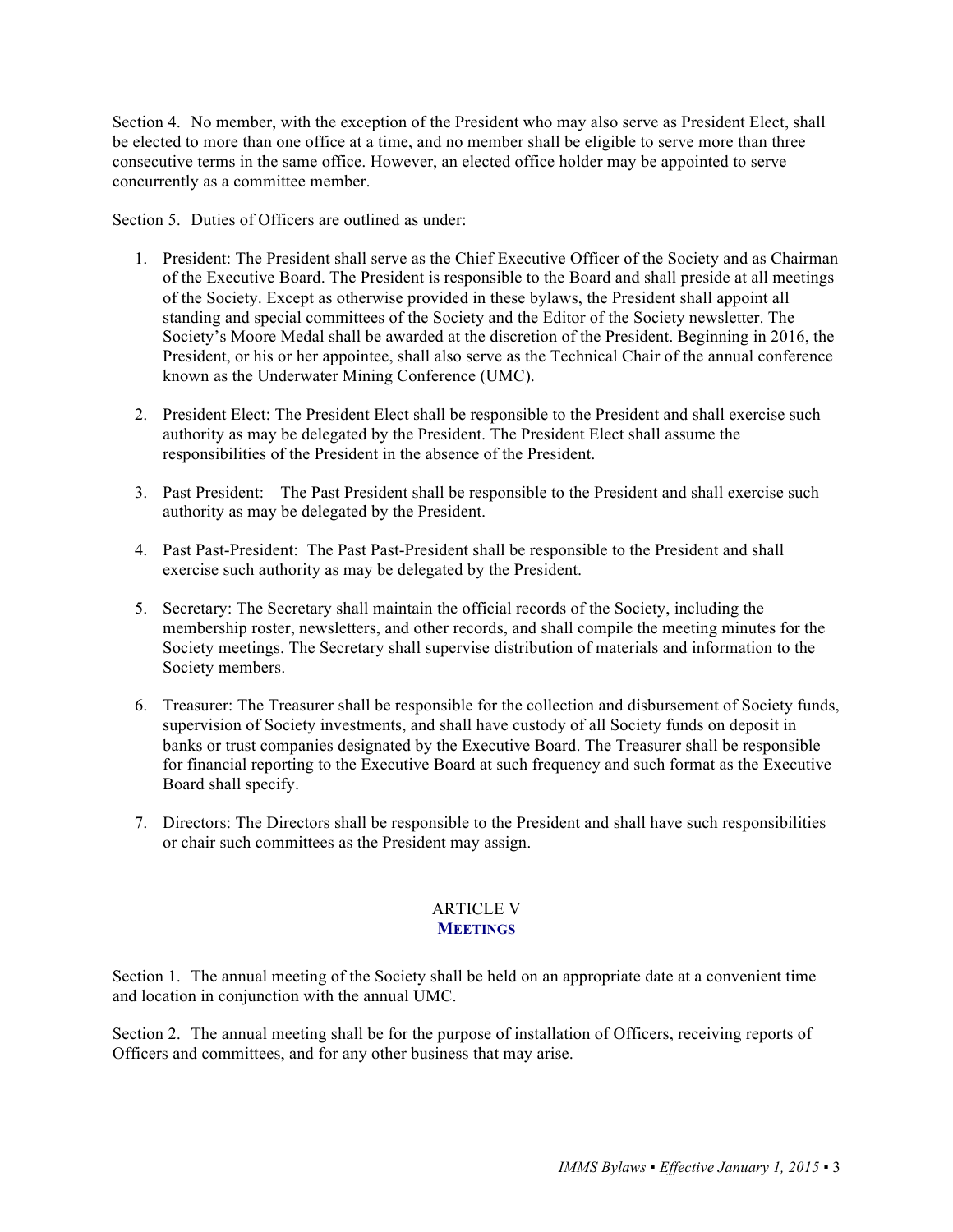Section 3. Special meetings may be called by the President or by the Executive Board. The purpose of the meeting shall be stated in the call. Except in cases of emergency, at least 30 days notice shall be given.

#### ARTICLE VI **PUBLICATIONS**

The journal *Marine Georesources and Geotechnology* is designated for promulgating information about the Society, its business and activities, and, as appropriate, the professional contributions of its members. The Society will publish a newsletter for distribution twice a year or more frequently to its membership;

The Editor of the newsletter shall be appointed by the President and shall be responsible for the assembly and distribution of the newsletter.

#### ARTICLE VII **THE EXECUTIVE BOARD**

Section 1. The Officers of the Society shall constitute the Executive Board.

Section 2. The Executive Board shall have general supervision of the affairs of the Society, make recommendations to the Society, and shall perform such other duties as are specified in these bylaws.

Section 3. Unless otherwise ordered by the President with majority approval of the Board, regular meetings of the Executive Board shall be held at the annual meeting.

#### ARTICLE VIII **COMMITTEES**

Section 1. A Finance Committee composed of the Treasurer and up to four other members may be appointed by the President at his/her discretion. It shall be the duty of this committee to prepare a budget for the fiscal year beginning the first day of January. The budget will be submitted to the Society at its annual meeting. The Finance Committee may from time to time submit supplements to the budget for the current fiscal year. Membership is limited to 3 consecutive years.

Section 2. An Auditing Committee of up to three members may be appointed by the President, as required. The duty of this committee shall be to audit the Treasurer's accounts at the close of the fiscal year and to report at the annual meeting. Membership is limited to 3 consecutive years.